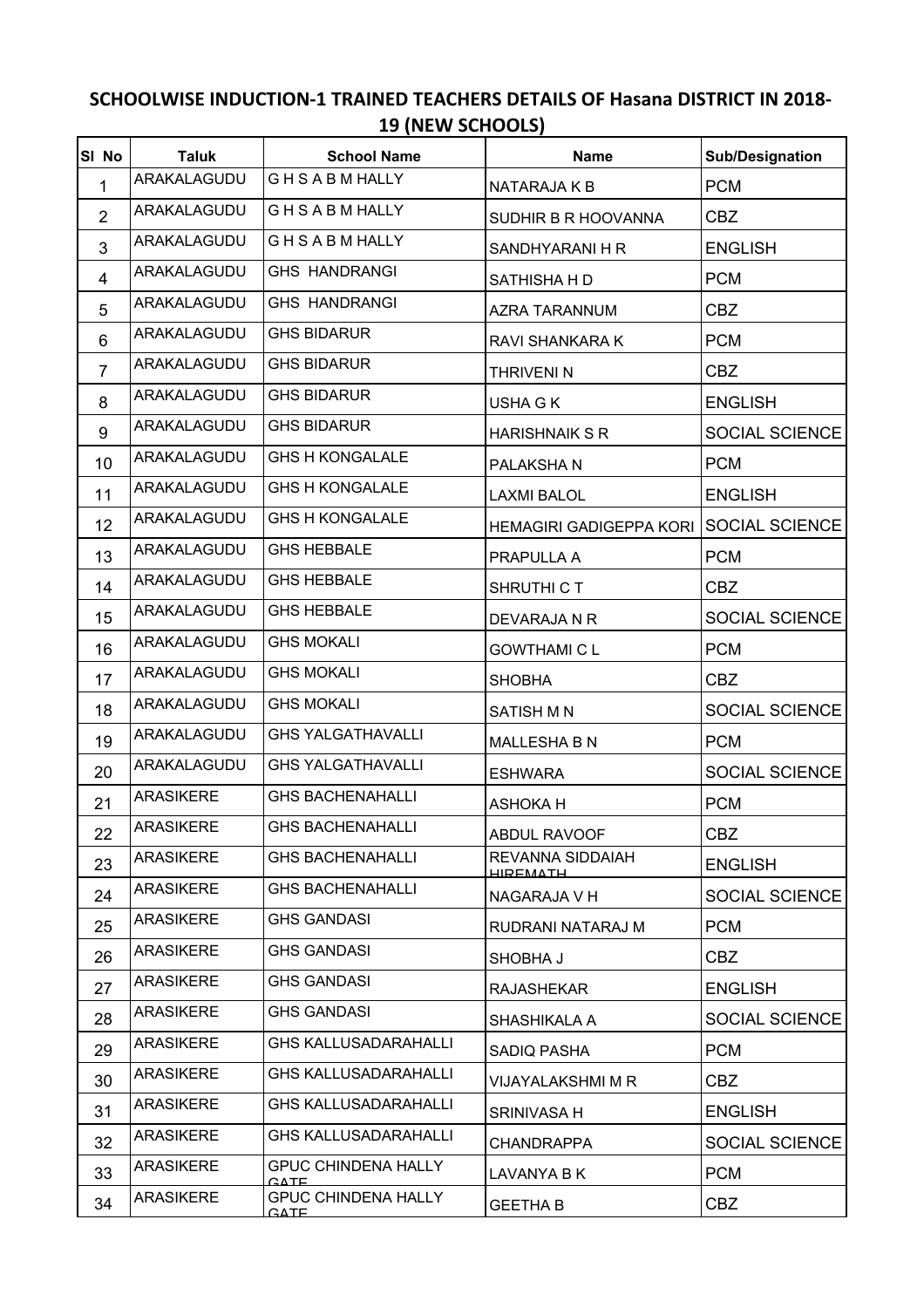| 35 | <b>ARASIKERE</b>                           | <b>GPUC CHINDENA HALLY</b><br><b>GATE</b>               | <b>BASANTHA KUMAR T D</b> | <b>ENGLISH</b>        |
|----|--------------------------------------------|---------------------------------------------------------|---------------------------|-----------------------|
| 36 | <b>ARASIKERE</b>                           | <b>GPUC CHINDENA HALLY</b><br><b>GATE</b>               | <b>SHYLA T K</b>          | SOCIAL SCIENCE        |
| 37 | <b>BELUR</b>                               | <b>GHS H MALLAPURA</b>                                  | <b>KUSUMA SV</b>          | <b>CBZ</b>            |
| 38 | <b>BELUR</b>                               | <b>GHS H MALLAPURA</b>                                  | PARAMESHAGOWDA M H        | SOCIAL SCIENCE        |
| 39 | <b>BELUR</b>                               | <b>GHS TARIMARA</b>                                     | SHASHIDHARA G S           | <b>PCM</b>            |
| 40 | <b>BELUR</b>                               | <b>GHS TARIMARA</b>                                     | YAMUNA K E C              | <b>CBZ</b>            |
| 41 | <b>BELUR</b>                               | <b>GHS TARIMARA</b>                                     | RAJAPPA K M               | <b>ENGLISH</b>        |
| 42 | <b>BELUR</b>                               | <b>GHS TARIMARA</b>                                     | <b>KENCHEGOWDA K</b>      | <b>SOCIAL SCIENCE</b> |
| 43 | CHANNARAPATT<br>ΔΝΔ                        | GHS JUTTANAHALLI                                        | <b>MAMATHA A C</b>        | <b>PCM</b>            |
| 44 | CHANNARAPATT<br>ΔΝΔ                        | <b>GHS JUTTANAHALLI</b>                                 | <b>HARISHA</b>            | <b>CBZ</b>            |
| 45 | CHANNARAPATT<br><b>ANA</b>                 | <b>GHS JUTTANAHALLI</b>                                 | <b>PRAKASH S H</b>        | <b>SOCIAL SCIENCE</b> |
| 46 | CHANNARAPATT<br>ΔΝΔ                        | <b>GHS HAROSOMANAHALLI</b>                              | <b>BALAJI NAIK V R</b>    | <b>PCM</b>            |
| 47 | CHANNARAPATT<br>ΔΜΔ                        | <b>GHS HAROSOMANAHALLI</b>                              | PRASHANTH Y               | <b>CBZ</b>            |
| 48 | CHANNARAPATT<br><b>ANA</b>                 | <b>GHS HAROSOMANAHALLI</b>                              | DEVARAJA C E              | <b>SOCIAL SCIENCE</b> |
| 49 | CHANNARAPATT<br>ΔΝΔ                        | <b>GHS MEGALAKERI</b>                                   | <b>JAYANTHI J C</b>       | <b>PCM</b>            |
| 50 | CHANNARAPATT<br>ΔΝΔ                        | <b>GHS MEGALAKERI</b>                                   | DAYAVATHI RANYA           | <b>CBZ</b>            |
| 51 | CHANNARAPATT<br>$\triangle NIA$            | <b>GHS MEGALAKERI</b>                                   | <b>CHANDANA H N</b>       | <b>ENGLISH</b>        |
| 52 | CHANNARAPATT<br>$\Delta \mathbf{M}$        | <b>GHS MEGALAKERI</b>                                   | <b>SUDHAM</b>             | <b>SOCIAL SCIENCE</b> |
| 53 | CHANNARAPATT<br>$\triangle$ N $\triangle$  | <b>GHS MEGALAKERI</b>                                   | SHANTHALA DEVI SK         | <b>HINDI</b>          |
| 54 | CHANNARAPATT<br>$\triangle$ NI $\triangle$ | <b>GJC NUGGEHALLI</b>                                   | DHANALAKSHMI N            | <b>PCM</b>            |
| 55 | CHANNARAPATT<br>$\Delta \text{N}$ $\Delta$ | <b>GJC NUGGEHALLI</b>                                   | NOWSHIBA P M              | <b>CBZ</b>            |
| 56 | CHANNARAPATT<br>ΔΝΔ                        | <b>GJC NUGGEHALLI</b>                                   | <b>KAVITHA SH</b>         | SOCIAL SCIENCE        |
| 57 | CHANNARAPATT<br>$\triangle N\triangle$     | <b>GJC SRIRAMNAGARA EXT</b><br>GOORAMARANAHAI I HAI I Y | VIJAYAKUMAR H C           | <b>CBZ</b>            |
| 58 | CHANNARAPATT<br>ΔΝΔ                        | <b>GJC SRIRAMNAGARA EXT</b><br>GOORAMARANAHALLLHALLY    | SATEESHALR                | <b>CBZ</b>            |
| 59 | CHANNARAPATT<br><b>ANA</b>                 | <b>GJC SRIRAMNAGARA EXT</b><br>GOORAMARANAHALLLHALLY    | <b>GEETHA B N</b>         | <b>ENGLISH</b>        |
| 60 | CHANNARAPATT<br>$\triangle NIA$            | <b>GJC SRIRAMNAGARA EXT</b><br>GOORAMARANAHALLIHALLY    | RAMESHAKB                 | <b>KANNADA</b>        |
| 61 | CHANNARAPATT<br>ΔΝΔ                        | GJC(HS)<br>SHRAVANAREI AGOI A                           | <b>GOPAL KM</b>           | <b>PCM</b>            |
| 62 | CHANNARAPATT<br>ΔΝΔ                        | GJC(HS)<br>SHRAVANAREI AGOI A                           | SATHISHA B K              | <b>CBZ</b>            |
| 63 | CHANNARAPATT<br>ΔΝΔ                        | GJC(HS)<br>SHRAVANAREI AGOI A                           | <b>PAVITRA BADIGER</b>    | <b>ENGLISH</b>        |
| 64 | CHANNARAPATT<br>ΔΜΔ                        | GJC(HS)<br>SHRAVANAREI AGOI A                           | RAMEGOWDA C N             | <b>SOCIAL SCIENCE</b> |
| 65 | <b>HASSAN</b>                              | GGJC(MAIN) HASSAN                                       | MANJULA H P               | <b>PCM</b>            |
| 66 | <b>HASSAN</b>                              | GGJC(MAIN) HASSAN                                       | Rangamani M R             | <b>ENGLISH</b>        |
| 67 | <b>HASSAN</b>                              | GGJC(MAIN) HASSAN                                       | Indira T S                | <b>SOCIAL SCIENCE</b> |
| 68 | <b>HASSAN</b>                              | <b>GHS ATTAVARA</b>                                     | ASHA H P                  | <b>PCM</b>            |
| 69 | <b>HASSAN</b>                              | <b>GHS ATTAVARA</b>                                     | LOLAKSHI B K              | <b>CBZ</b>            |
| 70 | <b>HASSAN</b>                              | <b>GHS ATTAVARA</b>                                     | Prakasha G M              | <b>ENGLISH</b>        |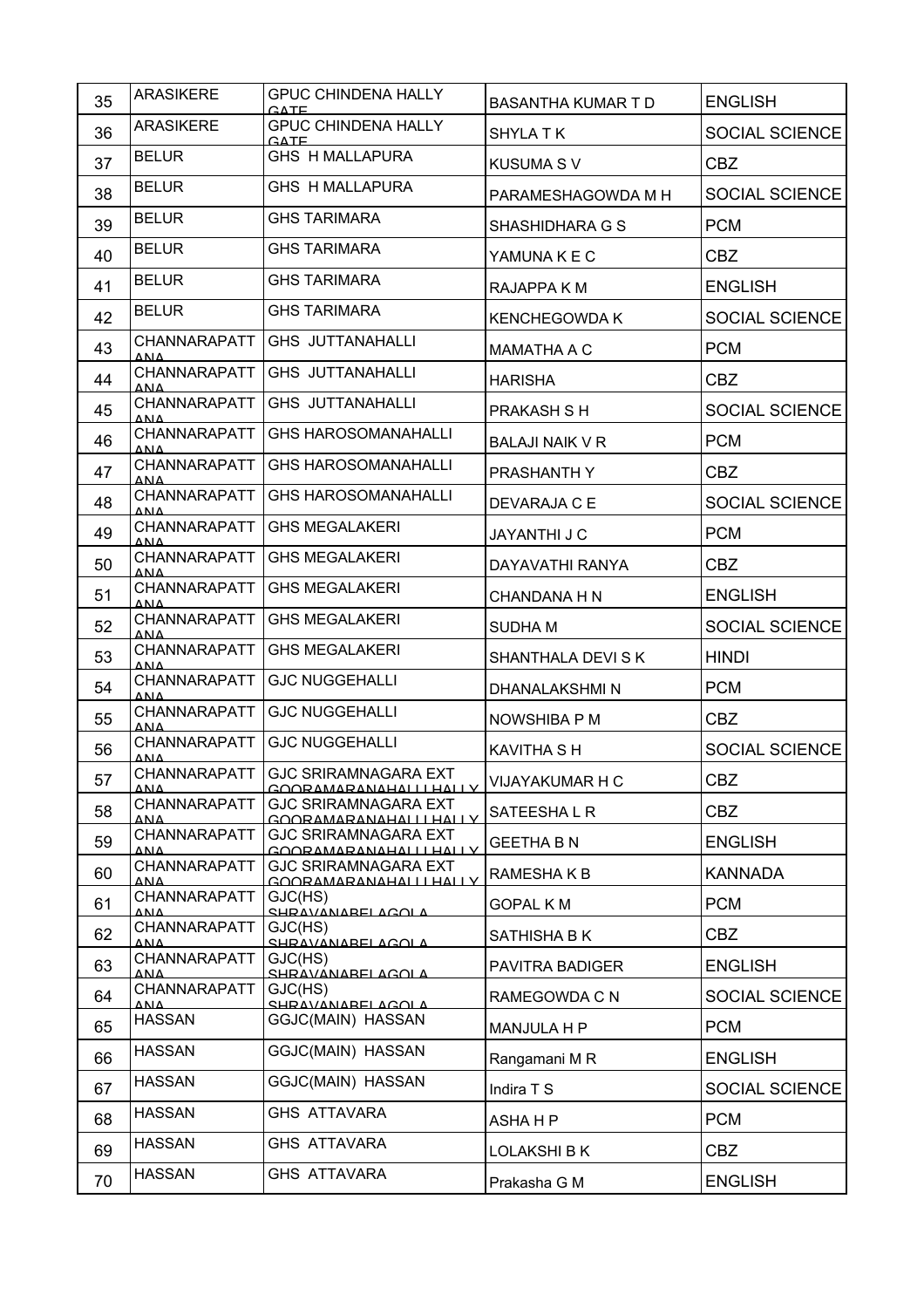| 71  | <b>HASSAN</b>                             | <b>GHS KALLAHALLI</b>                     | <b>UMAMANI A S</b>    | <b>PCM</b>            |
|-----|-------------------------------------------|-------------------------------------------|-----------------------|-----------------------|
| 72  | <b>HASSAN</b>                             | <b>GHS KALLAHALLI</b>                     | <b>SUMANA C M</b>     | <b>PCM</b>            |
| 73  | <b>HASSAN</b>                             | <b>GHS KALLAHALLI</b>                     | <b>NAGARAJU S H</b>   | <b>CBZ</b>            |
| 74  | <b>HASSAN</b>                             | GHS SRIRAMANAGARA                         | THILOTHAME K          | <b>PCM</b>            |
| 75  | <b>HASSAN</b>                             | GHS SRIRAMANAGARA                         | Manjula H M           | SOCIAL SCIENCE        |
| 76  | <b>HASSAN</b>                             | <b>GHS BYLAHALLI</b>                      | <b>KUSUMA C</b>       | <b>PCM</b>            |
| 77  | <b>HASSAN</b>                             | <b>GHS BYLAHALLI</b>                      | Savitha H V           | <b>CBZ</b>            |
| 78  | <b>HASSAN</b>                             | <b>GHS BYLAHALLI</b>                      | Kumari N              | <b>ENGLISH</b>        |
| 79  | <b>HASSAN</b>                             | <b>GHS BYLAHALLI</b>                      | Chandregowda          | SOCIAL SCIENCE        |
| 80  | Hassan                                    | GHS DEVEGOWDA NAGARA                      | SIDDAMARIYAPPA S C    | <b>PCM</b>            |
| 81  | Hassan                                    | GHS DEVEGOWDA NAGARA                      | <b>ASMA TABASUM</b>   | <b>CBZ</b>            |
| 82  | Hassan                                    | GHS DEVEGOWDA NAGARA                      | <b>KAVERIB</b>        | SOCIAL SCIENCE        |
| 83  | Hassan                                    | GHS DEVEGOWDA NAGARA                      | MANJULA C H           | <b>KANNADA</b>        |
| 84  | <b>HASSAN</b>                             | <b>GHS KUVEMPUNAGARA</b><br><b>HASSAN</b> | <b>SWAPNA P</b>       | <b>CBZ</b>            |
| 85  | <b>HASSAN</b>                             | <b>GJC DUDDA</b>                          | PALLAVI C             | <b>PCM</b>            |
| 86  | <b>HASSAN</b>                             | <b>GJC DUDDA</b>                          | POORNIMA K M          | <b>CBZ</b>            |
| 87  | <b>HASSAN</b>                             | <b>GJC DUDDA</b>                          | SHIVAKUMAR H B        | <b>ENGLISH</b>        |
| 88  | <b>HASSAN</b>                             | <b>GJC DUDDA</b>                          | <b>UMAVATHI C B</b>   | SOCIAL SCIENCE        |
| 89  | <b>HASSAN</b>                             | <b>GJC DUDDA</b>                          | VANAJAKSHI B S        | <b>KANNADA</b>        |
| 90  | <b>HASSAN</b>                             | <b>GJC DUDDA</b>                          | PRAKASH M S           | <b>HINDI</b>          |
| 91  | <b>HASSAN</b>                             | <b>GJC MOSALEHOSAHALLI</b>                | SOWMYA S              | <b>PCM</b>            |
| 92  | <b>HASSAN</b>                             | <b>GJC MOSALEHOSAHALLI</b>                | SHAISTA NAAZ          | <b>PCM</b>            |
| 93  | <b>HASSAN</b>                             | <b>GJC MOSALEHOSAHALLI</b>                | MANGALAGOWRI B R      | CBZ                   |
| 94  | <b>HASSAN</b>                             | <b>GJC MOSALEHOSAHALLI</b>                | RAJU C S              | <b>ENGLISH</b>        |
| 95  | <b>HASSAN</b>                             | <b>GJC MOSALEHOSAHALLI</b>                | SHANKARAIAH T C       | <b>SOCIAL SCIENCE</b> |
| 96  | <b>HASSAN</b>                             | <b>GJC MOSALEHOSAHALLI</b>                | <b>GIRISHANKARA R</b> | <b>SOCIAL SCIENCE</b> |
| 97  | <b>HASSAN</b>                             | <b>GJC CHIKKANALU</b>                     | GEETHALAKSHMI D       | <b>PCM</b>            |
| 98  | <b>HASSAN</b>                             | <b>GJC CHIKKANALU</b>                     | MUZAFFARY BEGUM       | <b>CBZ</b>            |
| 99  | <b>HASSAN</b>                             | <b>GJC CHIKKANALU</b>                     | SHAILA C              | <b>SOCIAL SCIENCE</b> |
| 100 | <b>HASSAN</b>                             | <b>GJC CHIKKANALU</b>                     | PARIMALA H R          | <b>SOCIAL SCIENCE</b> |
| 101 | <b>HOLENARASIPU</b><br>$\mathsf{R}\Delta$ | GHS NIDUVANI                              | <b>SHANTHALA</b>      | <b>PCM</b>            |
| 102 | HOLENARASIPU<br>DΔ                        | GHS NIDUVANI                              | KAVYA D               | <b>CBZ</b>            |
| 103 | <b>HOLENARASIPU</b><br>$\overline{R}$     | NIDUVANI<br><b>GHS</b>                    | SHUBHAVARSHINI D      | <b>ENGLISH</b>        |
| 104 | <b>HOLENARASIPU</b><br>$\mathbf{R}\Delta$ | GHS NIDUVANI                              | KUMARA H R            | <b>SOCIAL SCIENCE</b> |
| 105 | HOLENARASIPU<br>RΔ                        | <b>GHS BANUKUPPE</b>                      | PRAVEEN M D           | <b>PCM</b>            |
| 106 | <b>HOLENARASIPU</b><br>$\overline{R}$     | <b>GHS BANUKUPPE</b>                      | <b>JAYANTH R</b>      | CBZ                   |